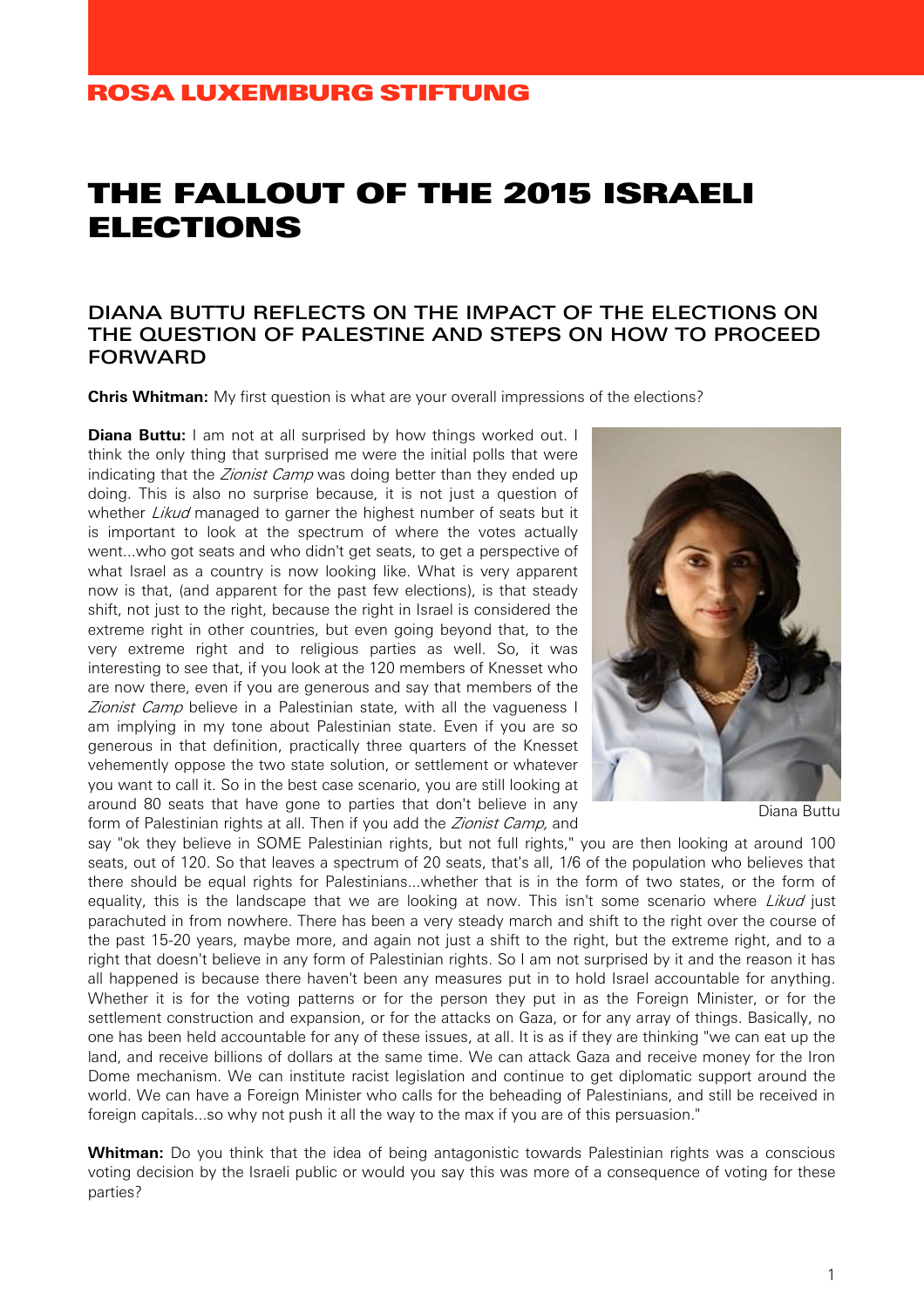**Buttu:** Oh no no, I don't think voters factored this in at all. I don't think Palestinians even factor into Israeli elections, really forever. The Israeli left wing always blames Palestinians and they say that the Israeli public only really votes on the issue of security and based on what's happening with Palestinians. I do not think that is the case at all. I think what's happened is, this is a country that has shifted to the right, and they've put up a wall. They don't see Palestinians anymore, they see a kind of a joker on the other side of the Green Line...talking about negotiations or bilateral processes, and I just don't see the Palestinians remotely factored into this election. These are simply right wing parties that are also right wing on a number of domestic issues as well. Netanyahu, just as he is right wing when it comes to eating up Palestinian land, he is also right wing when it comes to many domestic issues inside Israel. So this has been the shift. It is not that they made a conscious decision and said "I am going to vote for a party that doesn't believe in Palestinian rights," we just don't factor into it. There hasn't been a party who has come in and tested the waters and said "actually, it is time we started to deal with Israel's real issues, the junk Israel has been spewing." That doesn't exist. I have been here long enough to see that there have been small shades of this emerge as "one-hit wonder parties." But then they die down. Like, whether it was Lapid's father's party, Shanoui, Teddy Lapid's party. *Shanoui* came up and said "it is all about change," and then there was Kadima who did the same thing, also a "one- hit wonder." Then the Pensioners' Party, to the Laborist party, to Yesh Atid. None of them really come in to test the waters and say "we are a party who actually believes it is time for Israel to end its occupation and here is the brighter future Israel is going to have."

**Whitman:** Now when you speak of a rightward shift, in a way does that actually present a better possibility in the long term in regards to holding people accountable? In the sense of "Israel showing its true face?" With Netanyahu consolidating his power it is making Israel, externally, look more aggressive and right wing.

**Buttu:** Yes. Absolutely. I think there are two parts to your question. The first element is does it portray Israel in its proper fascist light. Yes it does. But the second element is, does something flow from that? And that is where, I am afraid, there is not a whole lot that flows. In other words, the international community hasn't really stepped up and done anything, even when they've seen the ugly face of Netanyahu. By the way, Netanyahu now is, as you saw, starting to look as left wing when you consider his cabinet and parties he may form a coalition with. So yes, I think it is good for the world to see what exactly is happening, where Israel is headed and what it is like. I am unfortunately not convinced this will translate into a change in policy by the international community, to the point where they are going to do something to hold Israel accountable. I wish they would, but I am not holding my breath.

**Whitman:** Do you think that it needs more of a rightward shift to actually do that, or do you think that Israeli policy would be the catalyst, regardless of who is in power? Does it take the image of a rightward government and society, or does it also require the more aggressive component? Is it more about the image, or about the policy? For example, you had Operation Cast Lead in 2008-9 and you had Operation Protective Edge in 2014. They were very similar operations, except that they had different people in power and the media attention that came with it, and especially for American media. So is it Israeli policy that is driving reaction from the international community or is it just the image of what Israel is?

**Buttu:** I think it is both. One, there is as you say the image of Israel and who Netanyahu is, but then that also leads people to open up their eyes and recognize what is going on, even if only a little bit. So for example, I don't know if they are 100% accurate, I am just giving an example, the Americans have never to my knowledge cared about whether or not Palestinians in Israel are discriminated against. I have never seen any concern or statements about it. Yet, this past time, it was the combination of Netanyahu saying that there will be no Palestinian state and new settlements to be expanded in the same day, but also when he made the statement about the Arabs voting in droves, that really captured the attention of the White House. There has never been a concern about whether Palestinians in Israel are being discriminated against, but it was that one comment that set them aback. It made them put their radar up, to the point where now, even when they are talking about this issue they are still raising the issue of Palestinians in Israel. It hasn't gone away. So I think that it is both. There is the perception of Netanyahu which has become more negative that has definitely changed, as you said, how it has been covered. I think this will cause the Americans to pay more attention to some of these actions as well.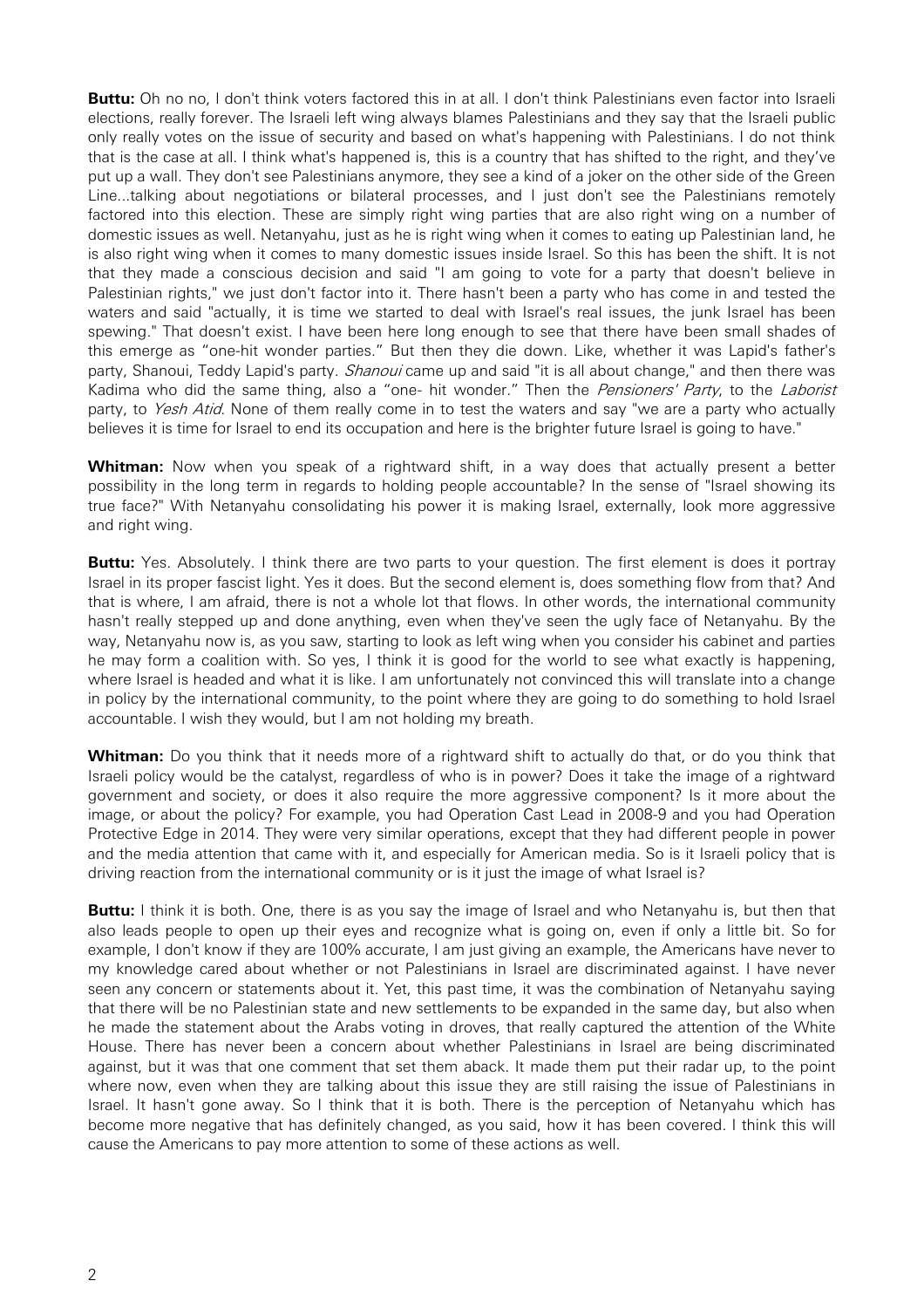**Whitman:** With a focus on Netanyahu as an individual, does this run the risk of taking the focus off the Palestinian issue itself and instead focusing it on Netanyahu as an individual or character? For example, just a few weeks ago, you had the issue of Netanyahu going to the US Congress. The issue wasn't whether or not Netanyahu speaking at the US Congress is appropriate, as a person who is responsible for the killing of 2,200 Palestinians in Gaza. Instead, the issue was "did he have permission from the US President to do so?" Is there a risk that the focus on Netanyahu as a persona detracts from the debate and does not really allow you to move beyond to learn about the Palestinian issue? Or do you see this as a potential catalyst for learning about the Palestinian issue?

**Buttu:** This is exactly what my fear is. My fear is that the focus will exclusively be on Netanyahu and of course you can change Netanyahu to Herzog or whoever serves in four years' time, and everything is ok. Simply switch characters and that is the end of it. So I am definitely worried about that, but I feel like the mask has come off now and each year more people will see Israel for what it is. To me, people should have skipped the speech. Not because it was Netanyahu coming to address Congress on an issue in which there are ongoing negotiations with Iran. The issue for me was, you have a war criminal and war monger addressing Congress. I don't care that he humiliated the US President or tried to. I am not American, so that means very little to me. The issue that did mean something to me is he is getting all of this attention, and even if you skip the speech you are only skipping it, not because of Netanyahu's policies, but because he made a diplomatic faux pas. So again, I am also concerned in regards to these elections, people are just going to say "this is just Netanyahu and he represents the right, not realizing that he now, due to the election make up, is the center of the spectrum, not the absolute right. I want people to focus on Israel as a country and not Netanyahu as an individual.

Whitman: Now, in regards to the spectrum, we have the clear cut numbers for the past elections. Likud ended with 30 seats, Zionist Camp with 24, Joint List with 13, Yesh Atid with 11, etc. It seems after the bigger parties, that many of those parties, like Yesh Atid or Kulanu, by Israeli standards are center, center right. And that many of the smaller parties ended up being right wing parties that were expected to do better, for example *Jewish Home. Yachad*, who was projected to make it did not. So it seems in my opinion, that Netanyahu and *Likud* absorbed the more right wing elements in Israel, into his party. Now he is the anchor, as opposed to before with a smaller Likud, he needed the small right wing parties more. Now they went to him, so he doesn't need those parties anymore so he will have more centralized power.

**Buttu:** Except that he needs them to form the coalition. Netanyahu's options are very slender. He has got 30 guaranteed obviously but very few coalitions to operate with only 61. In order to get a strong coalition, you need mid to high 70s. So, he needs the smaller parties like Kulanu and Jewish Home. I think that Jewish Home is going to play a bigger role than Kulanu in terms of making demands and being able to secure a coalition. He needs Shas, he needs United Torah Judaism. He doesn't need much, but he will get what he needs. He could, if he were smart, he would try and form a coalition with Herzog to deflect international attention. Maybe appoint him to be Chief Buffoon and sit with the Palestinians. That would be if Netanyahu were smart. I am not sure if he can see past his loathing for Obama, the Americans, and everyone else in order to show them he is willing to make a coalition with them.

**Whitman:** If Netanyahu were to make a coalition with Herzog, would you see that as anything beyond placation?

**Buttu:** No. He is going to do that only because he is in a little bit of hot water with the Americans as well as most of the international community. They need to see that there is a peace process and putting Herzog in wins for all sides, superficially. It shows the international community that Netanyahu still believes in peace and it gives Herzog some political capital because he hasn't really been in politics that long. He has never been in a cabinet. So it gives him some standing that he didn't have in the past. Now, whether the Zionist Camp allows that to happen is another issue. If you think about it from Netanyahu's position you can see this as an option. You are right, he and *Likud* absorbed a lot of right wing votes because they began to see there was a risk of a potential left wing, by Israeli terms, victory. I am still blown away that Labor is considered left wing. I think that is why he absorbed those votes. I think that Kulanu and others have more real support than others do. I think the numbers came out, in regards to votes from settlements, and it said that settlers voted mostly for Jewish Home rather than for Likud.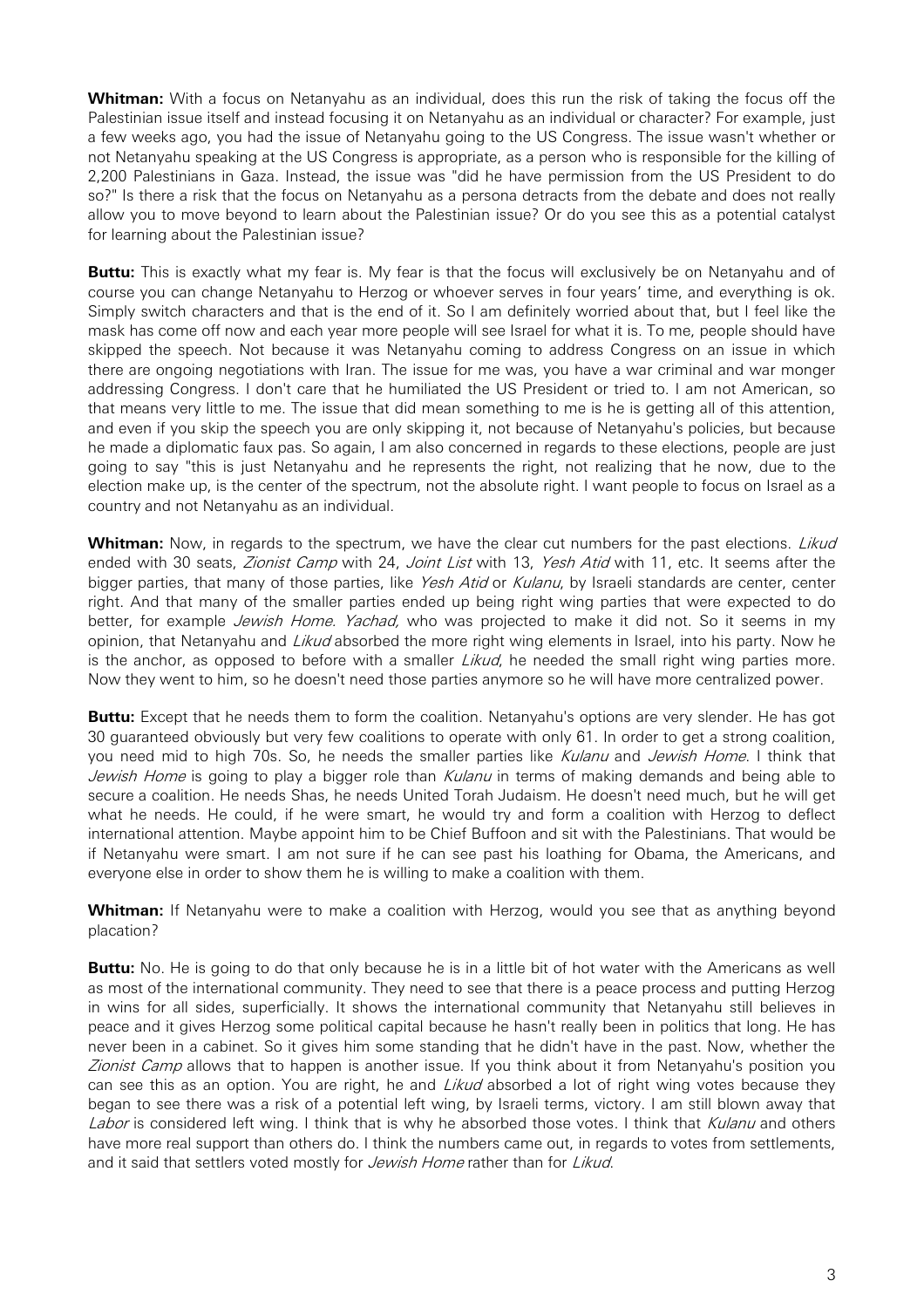**Whitman:** Yes, I agree, I saw the same study. Speaking of *Jewish Home*, you said that you think *Jewish* Home will extract concessions out of Likud to be part of the coalition. Can you elaborate on this? What kind of concessions they could get or what position this puts *Jewish Home* in? What are the ramifications of that considering Naftali Bennett is a proponent of annexing Area C? Would this push Netanyahu towards accepting this proposal?

**Buttu:** I don't think Netanyahu and Bennett are rivals. I think one pushes the other. One complements the other. I don't think they are political rivals in the sense that they oppose each other. Netanyahu very conveniently uses Bennett to say "I am being forced by members of my coalition for X." Annexation of Area C is not something crazy or new for Netanyahu. Bennett has already stated his terms for entering a coalition, unlike Kulanu who is falling over themselves to join the coalition. Bennett has made this clear. He has said they should reinstitute the Jewish Nation-State Law, trying to pass some version of it. He has already come out and said they have to pass some law to curb the work of NGOs, in particular foreign funded NGOs. Number 3, he has also said that Israel should pass a law to legalize those outposts that are located on private Palestinian land. The only loophole that still exists in Israeli law in regards to settlements is, you can't build on private Palestinian land. Bennett wants to override this. It is the only place so far there have been court victories for Palestinians against the settlements. Bennett has come out and said that this will be a condition. So doing the two steps forward towards annexation, but not full annexation because they don't need to fully annex. All they need to do is continue the pace of settlement expansion/construction and continue to incorporate more and more Palestinian land into Israel. And in the end you have the same de facto result without the fanfare. So I do think that Likud will be pushing towards this and not because he needs to do this for his coalition but because he genuinely wants to do.

**Whitman:** In your opinion, what do you think led Israelis to vote for *Likud*? We already addressed the fact that the Palestinian issue is not even considered important enough to be on the agenda. So what is leading Likud to be the largest party?

**Buttu:** Good question but I am not sure I have an answer. I would say there are a few things. One, Likud has been doing well for the average Israeli. Not for the majority of Israelis, but enough. They have managed to weather recessions better than the US or other countries. The country seems to have jobs available, it is doing alright. That was probably for me, about it. I didn't really hear a lot of discourse from Israelis as to why they voted for Likud vs. voting for Herzog, Lapid, or others. YairLapid, I think he didn't do well because he didn't do anything positive his first years. Beyond that, I actually don't know why people voted for Likud. All I can think of is, the economy is doing well and they seem to believe that Netanyahu has provided a sense of security in the country. They haven't had to think about a whole lot of things. I am not a typical Israeli voter, so I don't know.

**Whitman:** Now we talked a little bit about potential partners in the coalition, so I want to make sure I understand your thinking as to how this will develop. Essentially, you say Netanyahu has two main choices. One, the "smart" track where he will try to make a coalition with Zionist Camp, Yesh Atid, Kulanu...

**Buttu:** No no, he will not try to make a coalition with Yesh Atid. They are out. The plan is to have Likud, Zionist Camp, Kulanu (they are in no matter what), and then some of the smaller parties that are still willing to accept Herzog in the government, minus the religious groups. That is option one. Option two is he goes for the right bloc without the religious groups which will give him a very slim margin, or option 3, right wing with the religious groups, without Yesh Atid, Joint List, and no Zionist Camp.

**Whitman:** Now looking at these scenarios, if either of these happens what do you expect for the next 4 years in regards to ending the occupation or resolving the conflict, negotiations, etc. Do any of these scenarios have a positive outcome for Palestinians in the occupied territories or is it more about the symbolic facade of having negotiations for the sake of having negotiations? Will it change either way?

**Buttu:** I don't think it will change anything on the ground for Palestinians and I think the only thing that will change anything on the ground for us, is if we start behaving in a different way. I think now is the time to push for BDS, pushing for isolation of Israel, pushing for Israel's accountability, all of these things. But I don't think that any of those scenarios is going to lead to anything coming from an Israeli initiative or bilateral initiatives between the Palestinians and Israelis. It is just not going to happen. To compare the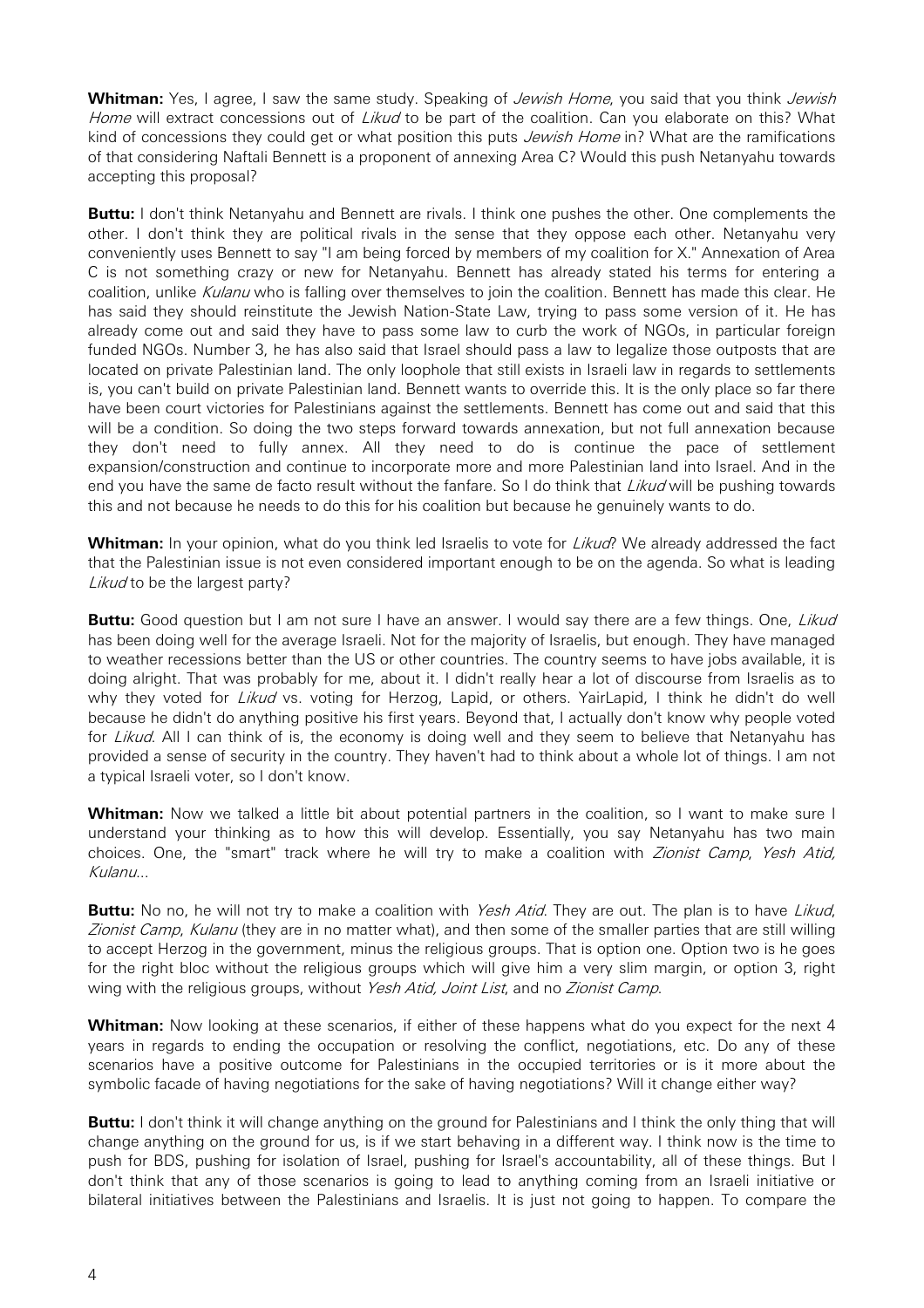years in which I was there and involved in the negotiations and now...it was light years ahead then compared to now, and that is not saying much. Even when I was there, there was never a recognition that Palestinians have rights. It was always framed in this logic of Israel's generosity or morality. Never was it a recognition of Palestinian rights. Israel has moved so far down a path of impunity the last years that I just don't think the mindset of impeding on someone else's rights can somehow be pursued through negotiations or conferences. So I don't think anything is going to come from any bilateral process. And to be honest, for the first time ever, I think Abu Mazen has realized that the bilateral process is dead.

**Whitman:** Ok, so that is on a macro level of diplomacy, but what about on a micro level of violence. Do the different coalition scenarios you mentioned influence the likelihood of another attack on Gaza or Lebanon or the West Bank? Do any of these coalition options influence the potential for any of these likelihoods?

**Buttu:** I don't think so. It is hard to predict obviously, but I just don't think there will be any brakes put on anyone regardless of coalition structure. During the attack on Lebanon, the Defense Ministry was from Labor, so I just don't think one is any better than the other. I think the only difference between these political coalitions is not how they view Palestinians; there are small shades of difference. I do not want to sound overly cynical and saw none, but small shades. I think the big difference is how they view the country and I think if anything, Labor would want to try to make things a little less costly for Israelis, I don't know how they are going to do that, but they would institute laws that maybe give more provisions to those who are more needy and less well off, but that is it. Other than that, I think the distinction between the coalitions does not relate as to how they view Palestinians or how they would treat Palestinians, only how they view the country internally.

**Whitman:** You said a little bit back that you feel that Abu Mazen is really starting to hit the wall in terms of his belief in the possibility of a bilateral solution, how do you feel that the PA should react to the elections, if at all? They haven't been all that vocal the past week, not making any public statement other than "unless Netanyahu accepts the two-state solution, nothing will happen:" Is that an adequate response? Should it be more? Should they sit back and see how the world handles the issues or how Israel starts to present itself? Should they be active or passive?

**Buttu:** So I think there is a big difference in regards to what they are doing and they should be doing. What they are doing is being passive because they want to do the wait and see approach, wait and see which coalition arises, and wait and see how the world reacts. Wait and see how the Americans will pressure Netanyahu. That is what they are doing. What should they be doing? I don't necessarily mind the wait and see approach for the next few days, but after the coalition is formed, I do believe they have to be pushing ahead on the macro issue of Israel's isolation. Irrespective of who is in the coalition, they have to be moving ahead with this issue advancing and holding Israel accountable as well as advancing on issues related to BDS. Those are things they are always unwilling to do because they always want to see who sits in coalition. I think the only reason to wait and see is just to use as ammunition later on when pushing for isolation, accountability, and BDS. They don't view things in these ways. They see it as "well maybe someone positive will have an important role and let's see if the world does anything."

Whitman: Can you give some examples about what you mean when you say increasing Israel's isolation? What does this actually mean on a diplomatic level, on a practical level, on a political level, on an economic level, what actually does this entail?

**Buttu:** I think what I would do as a first step, is push for UN resolutions, even if only in the General Assembly that call for a larger scale boycott against Israel. So far, nothing like this has been attempted. All they have to do is look at what the South Africans did in the early 60s and how they approached the issue, just to see how systematic it was, that by 1965 there were resolutions on the table about various boycotts against South Africa. It laid the foundation. So I think these are the basics they should be pushing ahead with. Even simply doing things like persuading other countries to get involved for more action. Maybe have things brought up like "why is Israel in EuroVision or FIFA," I don't know, things like this. These sorts of things that they can be doing and again I am just thinking about this at the most basic level. I don't have a plan drawn up. One would expect that they had a plan or something already written up.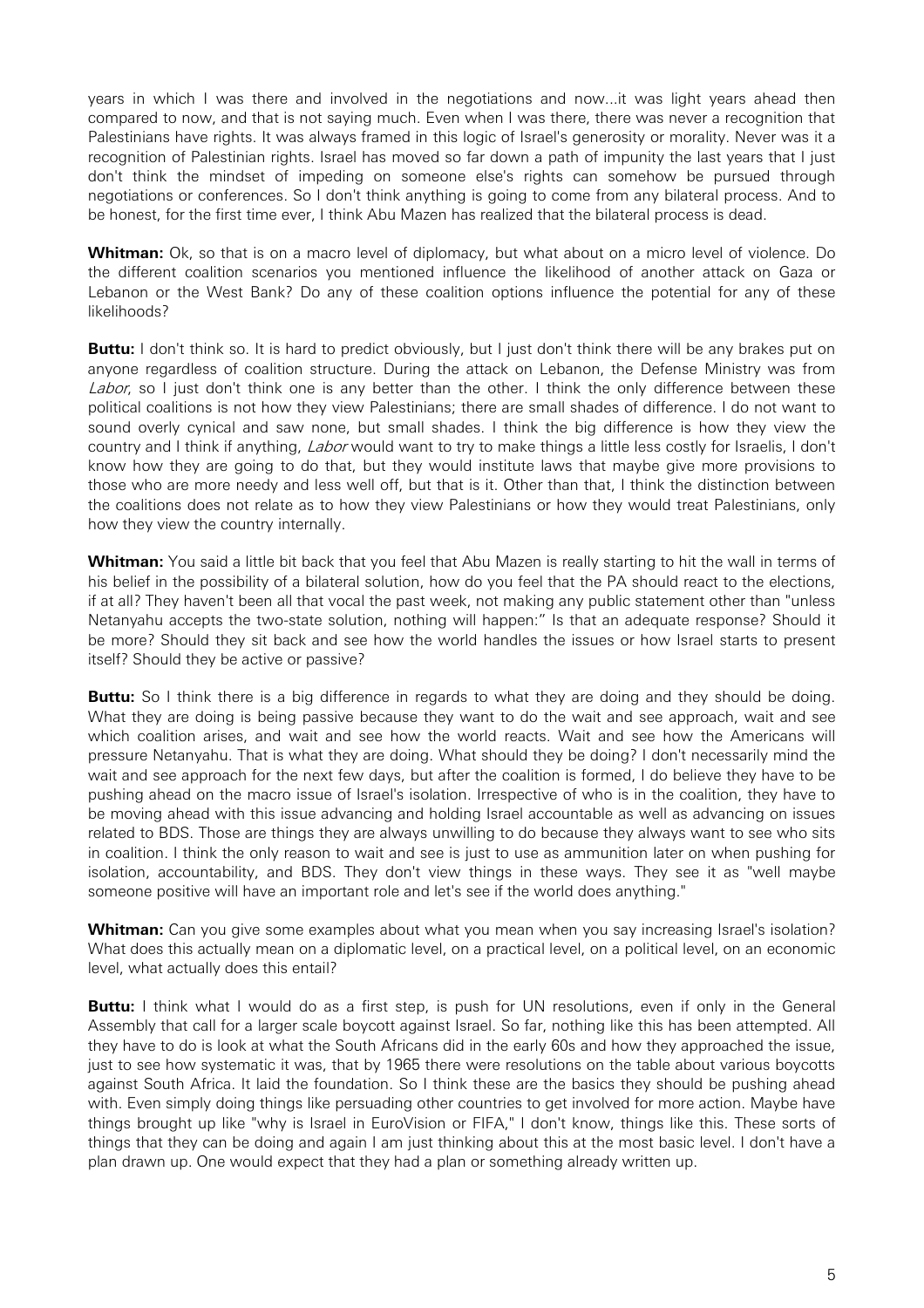**Whitman:** Now, on a micro level, how do you feel Palestinians from the occupied territories should react? Should they be going to the Palestinian Authority (PA) demanding these things you are talking about? Should civil society organizations in the occupied territories be dealing with these issues? Where do you see the connect between the Palestinian Authority and the collective of the Palestinian people because it seems like, in my experience here, there is a growing disconnect between the Palestinian Authority and the Palestinian people as a collective. What should their role be, if any, in this process?

**Buttu:** Really good question, I wish I had the answer. I think that ideally, the leaders lead and the people follow, but we don't have that scenario here. Similarly, while civil society has a role there is also adisconnect between civil society and Palestinian society. Not always, but it is there. I think the only place I have not seen that disconnect is the popular resistance groups that are working. They are working on popular resistance, not making that leap between grassroots organizing and international action. That definitely needs to be made, but it hasn't been so far. We must construct a scenario where the people are leading and the leaders follow.

To be quite blunt. I believe civil society plays a role, but again it needs to strengthen...now that I am thinking out loud about it, perhaps that is how to push things forward, by getting these grassroots organizations to increase popular resistance with the hope being that civil society has connections to the international community and this will pick up. Already we have seen small variations of this. In terms of BDS, it is catching around the world. Now while it may not be at the level it should be for Palestinians in the occupied territories, it is getting there. It needs this vertical integration between grassroots and the Palestinian leadership. I just don't think it is going to happen, that is why I am not really answering the question very well, I just don't have a lot of faith that the PA is going to do much and I am speculating that if there are going to be gains made, it is going to be because people around the world are outraged and are saying "enough," and are pushing.The PA will be the beneficiaries of this, even if they are not the instigators. Similarly, when it comes to Palestinians, do I think they should be doing more? I think they are doing a lot. The sheer resistance remains huge, it is just not being capitalized on by any real leadership. You know what, I could not endure this place. I wouldn't be able to endure military occupation for 50 years. Really. I would've lost my mind long ago. One of the reasons why I left Ramallah is because I can't live under that scenario for extended periods of time but Palestinians have. So it shows there is a resilience with them and I am not sure we can demand more than what is already being put forward.

**Whitman:** I have a question about your feelings on an issue related to all of this. About a month ago, the Palestinian Authority de facto banned the sale of 6 major Israeli companies, specifically Elite, Tnuva, Osem, and other ones...Do you see that as an actual positive step forward, or simply a symbolic gesture that is not going be maintained long term?

**Buttu:** There are two things...I don't believe Elite, Strauss, and all these companies are going to be fully boycotted in the West Bank for the long term. I don't think that is going to happen, because the PA never really follows through with what it says and does. That being said, I think that it was a huge step for the PA to finally sign on to something that calls for boycotting Israeli products. Even if it is a small number of companies. Even if that is the case and they moved from embracing Israeli goods and Israel, to now saying "we need to boycott them," it is a huge step. It is definitely not enough. I definitely think it is only symbolic, but even in that symbolism it is a beginning. It is showing a lot, and that they are realizing that the BDS movement is picking up and they can't ignore it any longer.

**Whitman:** I actually want to shift to a potentially positive topic, or at least more positive than most of the past topics, and that is the Palestinian vote inside of Israel. In the end, the Joint List received 13 seats and were just under 11% of votes. Do you see this as a victory for Palestinian citizens of Israel? Was this better than you expected? Does this put Palestinians in a better position than before? What are you expectations of having the *Joint List* with a larger bloc than normal? Is it positive or negative?What are your feelings?

**Buttu:** I am mixed. I am actually very torn on this. I am torn because I do not wish to legitimate the Israeli system. Obviously when you vote, it means you are legitimizing the system and saying you think change can come from within the system. I do not believe that at all, so I do not want to legitimize the Israeli system and say "oh yeah, change is going to happen because we have more seats." I don't believe that. That said, I think for me I was happy that for once, these four political parties put aside their differences where they had really deep differences. I was delighted they finally put them aside and came together, recognizing that their difference were minor in comparison to the discrimination, the racism, the apartheid,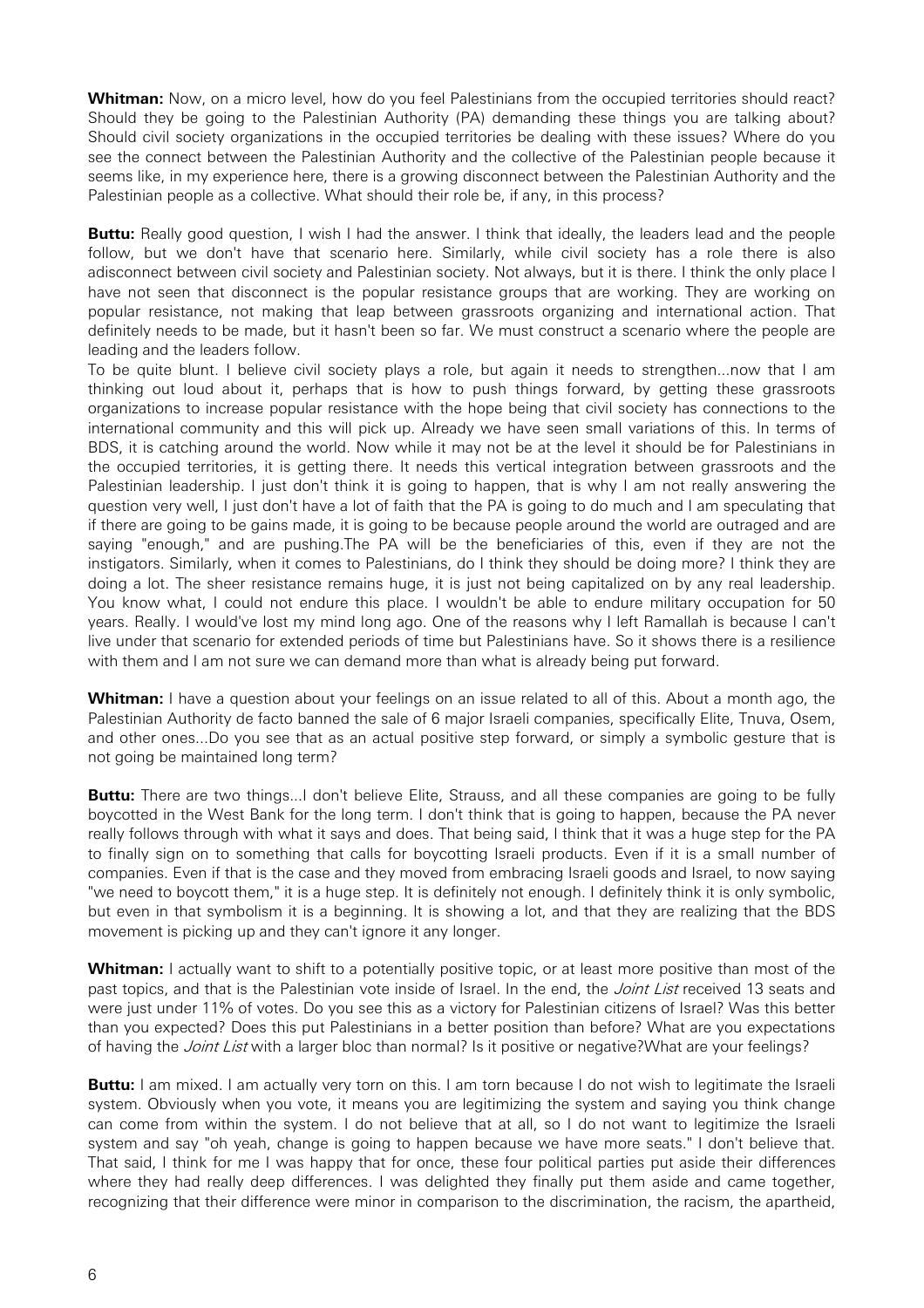etc. that we all are living under. There are major issues, being a feminist versus being in some of the other parties, I get it. However, I do think that they finally recognized that there is something that unites us, and what unites us is greater than what separates us. So I am not someone who believes there will be massive change happening because we got more people out to vote or because there are more seats in Knesset. But I do think that it shows that even in the fragmented community of Palestinian citizens of Israel, there is now a sense that we have got to be united to confront the racism, the apartheid, the colonialism, the ethnic cleansing, you name it. That to me left me very very happy. I was delighted in how they ran their campaign because their campaign was clean and it was honest. Clean in the sense that they didn't make disparaging remarks about one another or other candidates. The only time they said things were to highlight what Liebermann and his policies were about. I felt like they were honest because they made it clear, they said "don't expect we will work miracles, we are still living under a Zionist system and we still have differences between us, but we also recognize the only way to move forward is to be united." So I am positive about all of the developments, but I am not a person that thinks "oh yeah, now they will take on Netanyahu and win. I don't think they are going to win anything. But I do think that now, as a more united list, they will at least be able to capture some international attention and to be quite honest, this felt like the first election in which Jewish Israelis, who are not Zionist, like anti-Zionist Israelis, could vote for the underdog and feel like they were voting for the right consolation.

**Whitman:** What do you think their role will be in this government? They have openly said they are not going to be part of any coalition, so they will be a part of the opposition regardless. Do you see them pushing forward legislation about Palestinian issues or...

**Buttu:** I think there are going to be a bunch of things at the same time. One is, I think they are going to be goalkeepers, trying to block a lot of legislation. Two, I think they are going to be challenging a lot of legislation and policies that relate to the occupation that require legislation, such as those measures I referred to earlier that Bennett wants to pass. I also think they are going to do a lot to gain more popular support. So already, I don't know if you know, but this weekend they are doing a march from the Negev all the way up to Jerusalem. They are on this 3 day march, in order to highlight the plight of people in the Negev. These are members of Knesset, so they are going to do a lot more of that outreach that hadn't been done in the past. So I think there will be a bunch of things. They can't be a part of any coalition. Even if Herzog had won, because once you are part of the coalition, you can't vote against that coalition. And whether it is an attack on Gaza, I mean they are not going to sit there in an occupation government, supporting occupation policies. It is bad enough that they are sitting in an occupation government. They obviously have to be in the opposition. I think they are going to do a better job. Now, the thing that scares me about the *Joint List* is that they have come together, but completely solid with their coalition. It is still a little bit fragile. The Israelis are going to try to mess with them. They will try to isolate Haneen Zoabi. So the question will be, can the *Joint List* work together as a *Joint List* and stand up for her in ways they have not in the past or is it going to lead to the disintegration of the political party inthe long term.

**Whitman:** One of the constant themes you have touched upon was whether or not Palestinians inside of Israel should even be voting. In the end around 63% of eligible Palestinian voters did vote. If the Joint List performs well, do you see this number going up? This number is higher than the last elections. Is this a new trend developing that could be expanded in the future assuming the *Joint List* does well and performs according to the needs of the constituency? If this happens, will there be a higher turnout in the next elections?

**Buttu:** It depends. I think in general yes, but the only reason I am saying it depends is, as you know, there are two main groups that are pushing against Palestinians voting. One is the religious group, led by Sheikh Salah, and the other is secular nationalist group. So these two forces are people who are saying "there is no need to vote, you are just legitimizing the system." That being said, they have their hardcore supporters, but there are others who say "look we have an opportunity, and having this opportunity also means we have a responsibility. We have the responsibility in voting for someone who is going to try to block some of this racist legislation. So, I think it really just depends on those other two groups gaining in support and how well the *Joint List* does. But I can say one thing for sure...if the *Joint List* does not perform well or if they disintegrate very quickly, that will be the end of voting.

**Whitman:** Of voting for Palestinians in Israel in general?